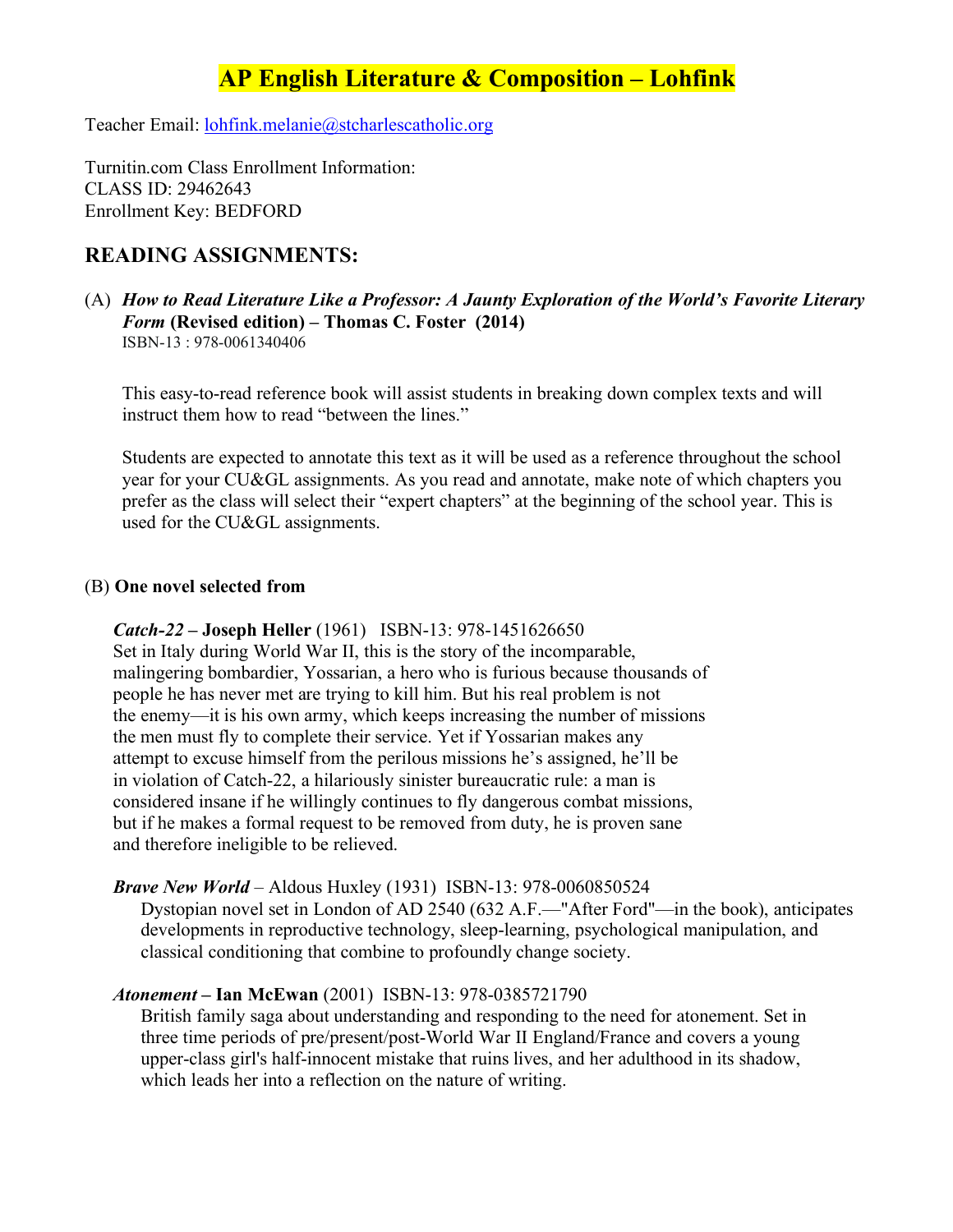## **WRITTEN ASSIGNMENTS:**

### **(A) SUMMER READING ANALYSIS ASSIGNMENT (SUBMITTED TO TURNITIN.COM BY 3PM ON AUGUST 9, 2021)**

 Students will read the Foster text and apply his ideas to their reading of their novel choice. There are ten questions/reflections to complete. Once students have completed all ten questions/reflections, they need to submit their document to Turnitin.com as a Word Document or PDF file.

## **INSTRUCTIONS:**

 In Sections ONE-SEVEN, students must address the six elements of fiction analysis that are found on the Essential Elements of Fiction Analysis file found in the Important Documents folder in Google Classroom. For Section SEVEN, students are asked to critique their novel choice.

 Students need to address the guidelines below completely and need to provide textual examples (whenever applicable), complete with correct citations (author last name and page #) to support their assertions.

 This is not an essay assignment; however, answers should be composed in well organized paragraphs. Textual references/passages can be placed at the end of a particular section if one is unable to incorporate references smoothly into the matrix of his/her own writing.

#### **SECTIONS:**

#### ONE

Focus on the protagonist and any other major important character of the novel. Clearly categorize the character(s) and provide explanations and textual evidence if possible.

#### TWO

 Clearly determine POV(s) of the novel and provide specific textual references to prove your choice. If POV varies, all must be identified. Explain how the POV affects/contributes to the novel. Use the protagonist and give an example of direct characterization and of indirect characterization. These examples must be specific textual references/passages from the novel. Be sure to explain how the references achieve the direct/indirect characterization.

#### THREE

 Identify the setting(s) as completely and specifically as possible, and explain how the setting contributes to the novel as a whole and/or what effects the setting has on the plot of the novel.

#### FOUR

 Determine the conflict(s) of the novel and whether they are internal or external. Be sure to explain the conflict(s) completely and to address if the conflict(s) are resolved or not. Include specific textual references/passages whenever possible to demonstrate the conflicts.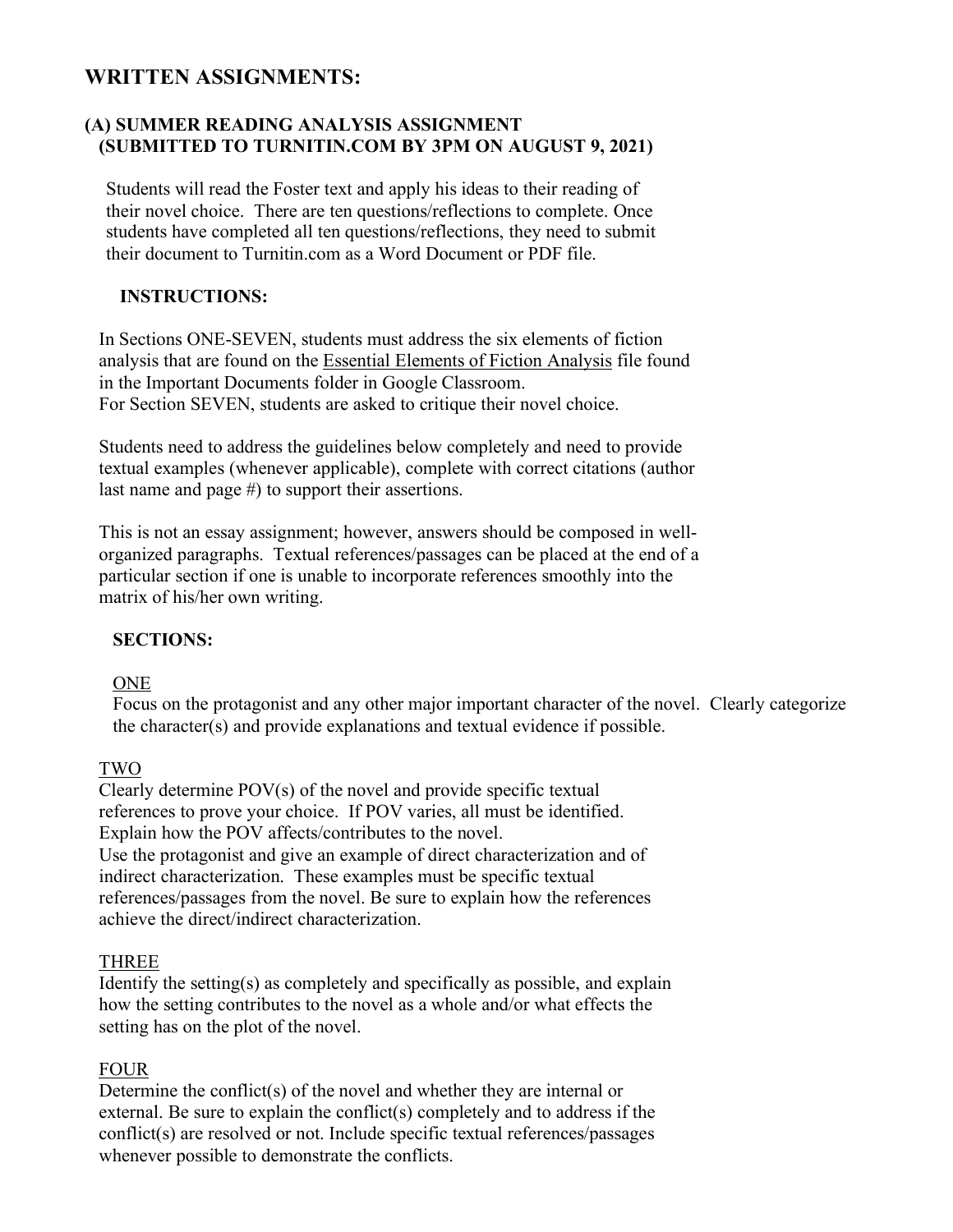#### FIVE

 Choose THREE of the 11 elements of style that strengthened your understanding of the author's purpose, the text's theme, and/or your sense of the tone. Explain how the elements are apparent and function the novel. Specific textual references/passages must be used to support your assertions. Use proper citation formats. Your analysis and observations should be done in a well organized paragraph for each element.

#### SIX

 Compose a theme for the novel. Be sure that is a complete sentence, in your own words, and avoid clichés! A brief explanation of the how the theme is developed throughout the novel should be included.

 \*\*If a certain time period or literary movement has influenced/affected the novel, a discussion of that should be included in this section.

#### SEVEN

 Write a brief review/critique of your novel choice. (What are your opinions regarding the novel? Did the author achieve his/her purpose or did he/she fall short? Is the novel's content/theme still relevant today? etc.)

## **(B) NOTECARD ON SUMMER READING NOVEL CHOICE (DUE ON FRIDAY, 13 AUGUST 2021)**

 $\mathcal{L}_\mathcal{L} = \{ \mathcal{L}_\mathcal{L} = \{ \mathcal{L}_\mathcal{L} = \{ \mathcal{L}_\mathcal{L} = \{ \mathcal{L}_\mathcal{L} = \{ \mathcal{L}_\mathcal{L} = \{ \mathcal{L}_\mathcal{L} = \{ \mathcal{L}_\mathcal{L} = \{ \mathcal{L}_\mathcal{L} = \{ \mathcal{L}_\mathcal{L} = \{ \mathcal{L}_\mathcal{L} = \{ \mathcal{L}_\mathcal{L} = \{ \mathcal{L}_\mathcal{L} = \{ \mathcal{L}_\mathcal{L} = \{ \mathcal{L}_\mathcal{$ 

 This notecard is due on **Friday, 13 August 2021** (Book Day). Failure to use the right notecard size will result in a 2-point deduction. Notecard instructions are in the Google Classroom.

#### **APLit Summer Assignment FAQs:**

#### **Is there ever going to be an assessment on one's novel choice?**

In the first few weeks of classes, you will write an essay using your novel choice as evidence, so you will want to be familiar with it. If you read it early in the summer, use your notecard info as a study guide to remind yourself of the major concerns of the text prior to the beginning of the school year. You may also have some classwork to complete on your novel choice at the beginning of school as well.

#### **What if I don't understand all the references Foster makes in his book?**

Don't let yourself get bogged down by Foster's lengthy discussions of novels you have not read. While you have read some of the ones he mentions, we have definitely not read them all. Like novelists, Foster uses individual instances to make general claims. You want to focus on the general claims, and if you recognize the individual instances, so much the better.

#### **What if I don't understand everything in the novel?**

Make your best deductions and put in your best effort, always having examples. I want you to rely on your own interpretations rather than to utilize information found on the Internet.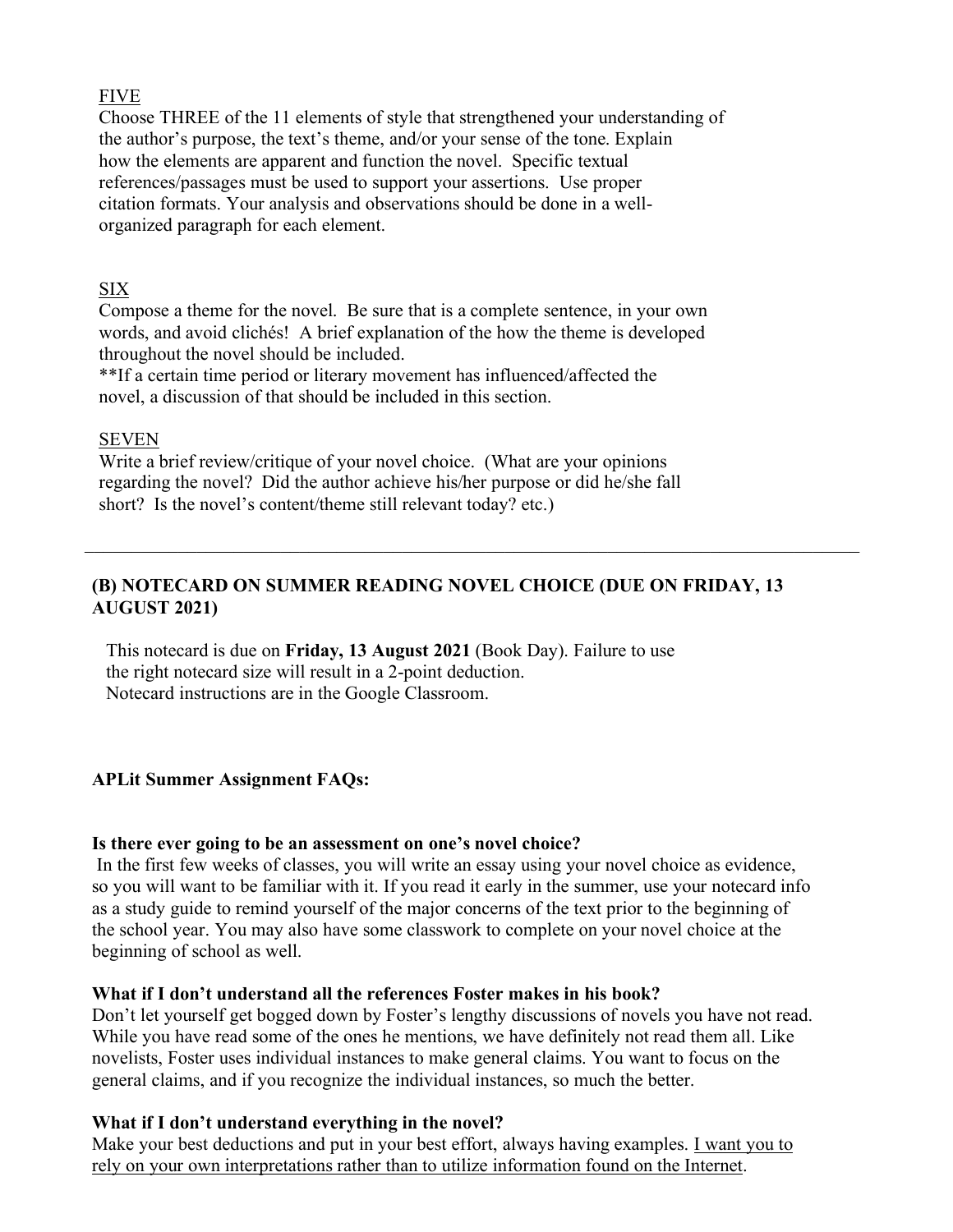#### **How long should these reflections be?**

Ultimately, they have to be long enough to answer the questions. I am not looking for a set number of words so much as for a record of legitimate analysis and an enriching experience of having read a novel perhaps differently than you've read a novel before. Try to read the novel through "suspicious" eyes; think and read like a writer.

#### **What is the format?**

As usual, you must use Courier New, 10pt and must have spacing between the questions/reflections and have the sections labeled. You must use the proper heading. Please single space your reflections, but double space between different reflections.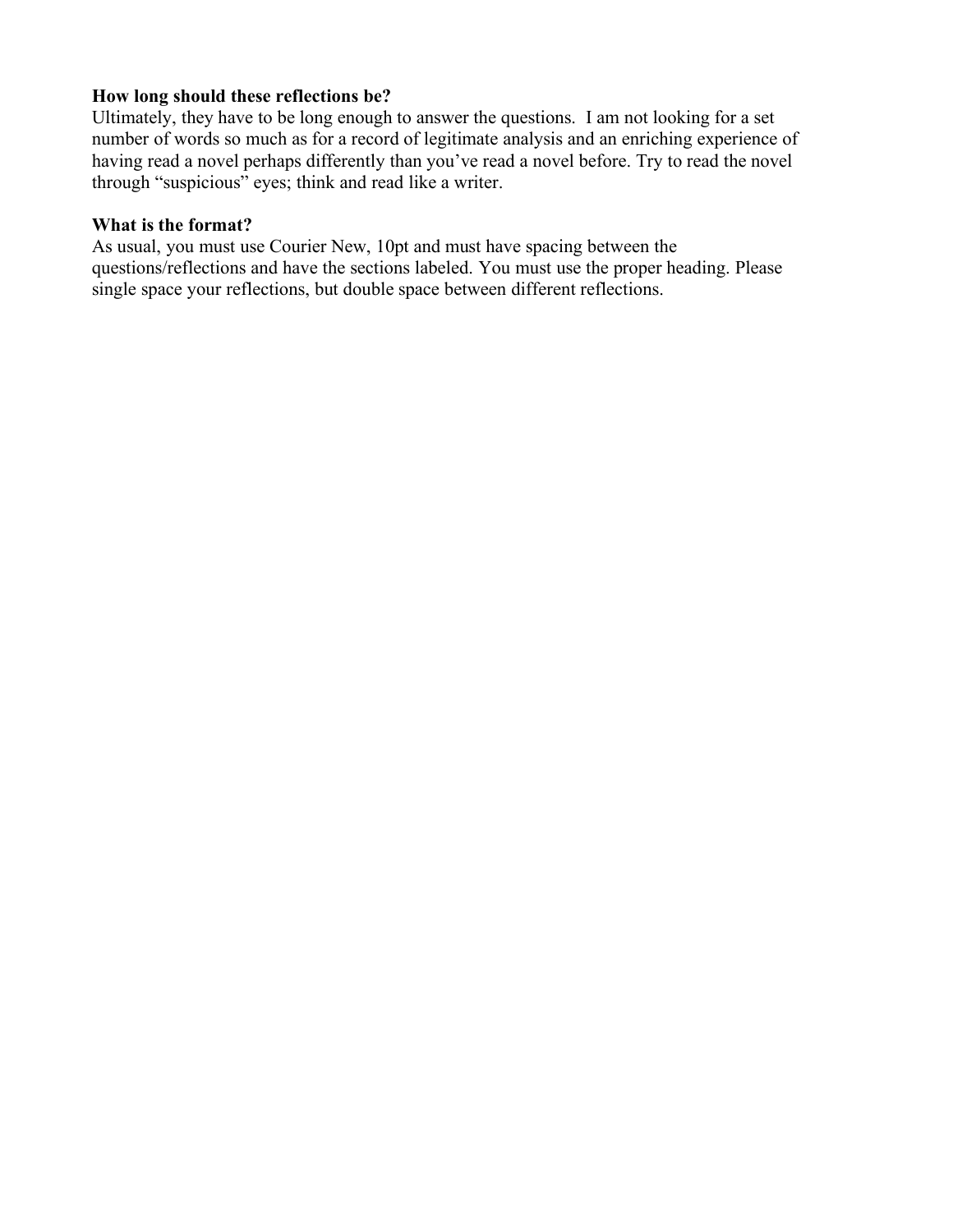# AP CIVICS - Vanderbrook SUMMER ASSIGNMENT #1

Join the 2021-2022 AP Civics Classroom: The class code is a4alufr. A copy of your assignment will be posted there. You will turn in your assignment to Google Classroom.

- You are to research the cases you have been assigned. You are to complete the Supreme Court Case Research Word document. You MAY NOT copy and paste.
- You are to put in the name of the case and the year it was decided. The blank that says Court means who was the chief justice during the case. The vote means what was the outcome of the case (how many votes for each side). The issue means what the case was about. Answer the question about the Chief Justice. If the case involves amendments, which ones? Fill in about the basic facts and explain the decision.
- You are to save each document as the name of the case and your name. You should have fifteen documents. The template you need to use will be in 2020- 2021 AP Civics on Google Classroom.
- You may use www.oyez.org.
- The assignment is due on Monday, July19, 2021. Turn in your documents in your Google Classroom.
- The assignment is worth 150 points (10 points per case).
- If you have any questions, please ask or email me at vanderbrook.susan@stcharlescatholic.org

## AP CIVICS SUMMER ASSIGNMENT #2

- You are to complete the Analysis of the Constitution.
- You must print out the document from Google Classroom.
- This must be handwritten.
- The assignment is due Monday, August 16, 2021.
- It is worth 175 points (one point for each blank).